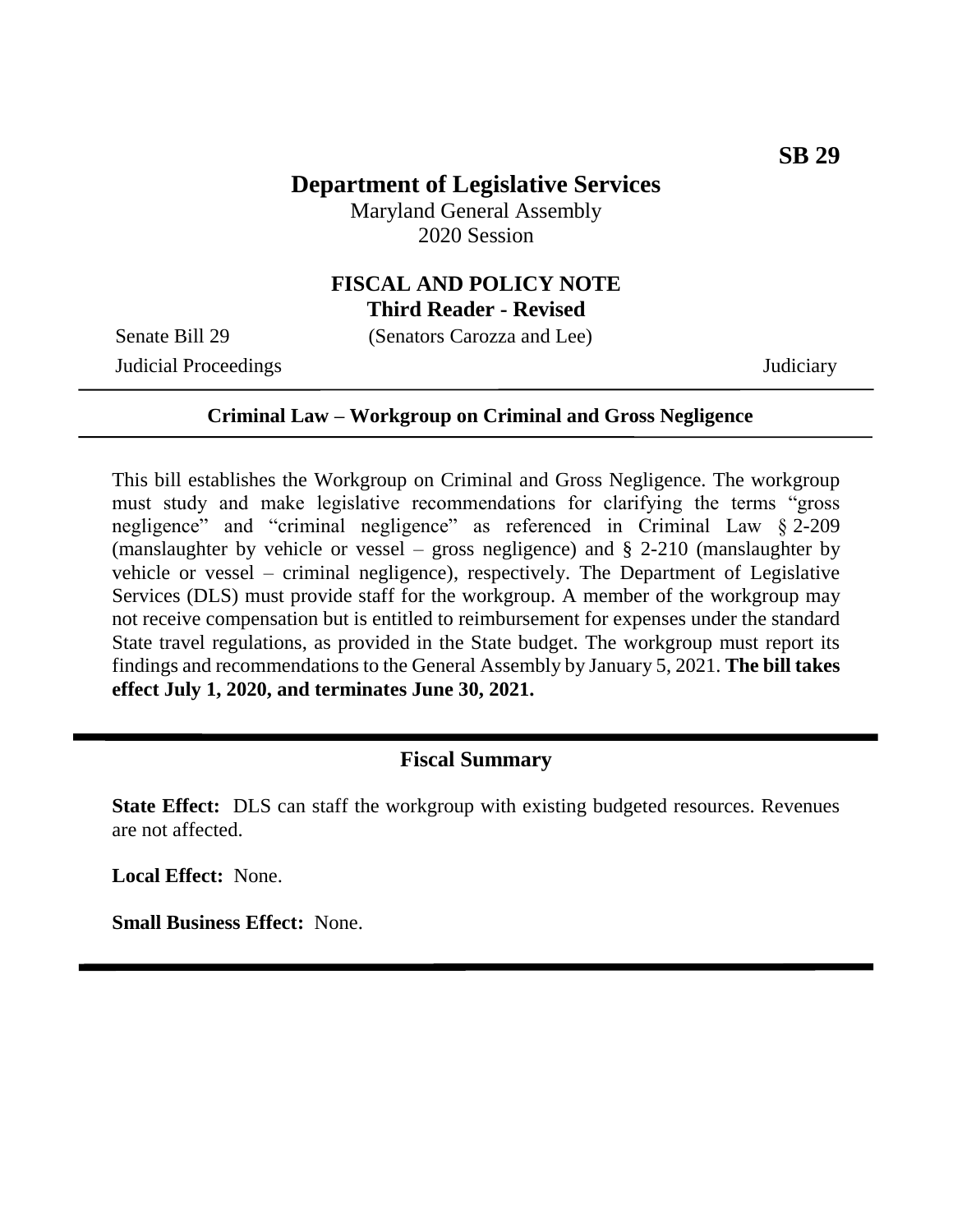# **Analysis**

#### **Current Law/Background:**

### *Vehicle or Vessel Offenses Involving Criminal or Gross Negligence*

*Manslaughter by Vehicle or Vessel – Gross Negligence:* A person is prohibited from committing manslaughter by vehicle or vessel by causing the death of another as a result of driving, operating, or controlling a vehicle or vessel in a grossly negligent manner. The standard of "gross negligence" is established in common law and requires that evidence show, beyond a reasonable doubt, that the offender had a wanton or reckless disregard for human life in the operation of an automobile. The conduct must be extraordinary or outrageous to meet this standard.

*Manslaughter by Vehicle or Vessel – Criminal Negligence:* Chapter 334 of 2011 created the misdemeanor offense of criminally negligent manslaughter by vehicle or vessel*.*  A person is prohibited from causing the death of another due to driving, operating, or controlling a vehicle or vessel in "a criminally negligent manner." A person acts in a criminally negligent manner when the person should be aware, but fails to perceive, that the person's conduct creates a substantial and unjustifiable risk that manslaughter will occur and the failure to perceive is a gross deviation from the standard of care that is exercised by a reasonable person.

*Interpretation of Applicable Standard:* Chapter 334 contained uncodified language that expressed the intent of the General Assembly that the term "gross deviation from the standard of care" (1) be interpreted synonymously with the term "gross deviation from the standard of care" as contained in the Model Penal Code of the American Law Institute and (2) is a separate and distinct standard from the "gross negligence" standard that is used for the crime of manslaughter by vehicle or vessel. Chapter 334 also established that a person who causes the death of another as a result of driving, operating, or controlling a vehicle in a negligent manner has not committed the offense of criminally negligent manslaughter by vehicle or vessel. In an opinion dated December 21, 2011, the Attorney General concluded that (1) the "criminal negligence" standard applicable to criminally negligent manslaughter by vehicle or vessel sets forth a lower degree of culpability than the "gross negligence" standard applicable to manslaughter by vehicle or vessel and (2) "the distinction between the two crimes lies in the defendant's consciousness of the risk associated with his or her conduct" (96 Opinions of the Attorney General 128 (2011)).

*Criminal Penalties:* **Exhibit 1** displays penalties for first and subsequent offenses of manslaughter, homicide, and life-threatening injury by vehicle or vessel offenses. Offenses related to life-threatening injury by motor vehicle or vessel involve drunk or drugged driving. **Exhibit 2** displays fiscal 2019 sentencing and incarceration information from the circuit courts for these offenses.

SB 29/ Page 2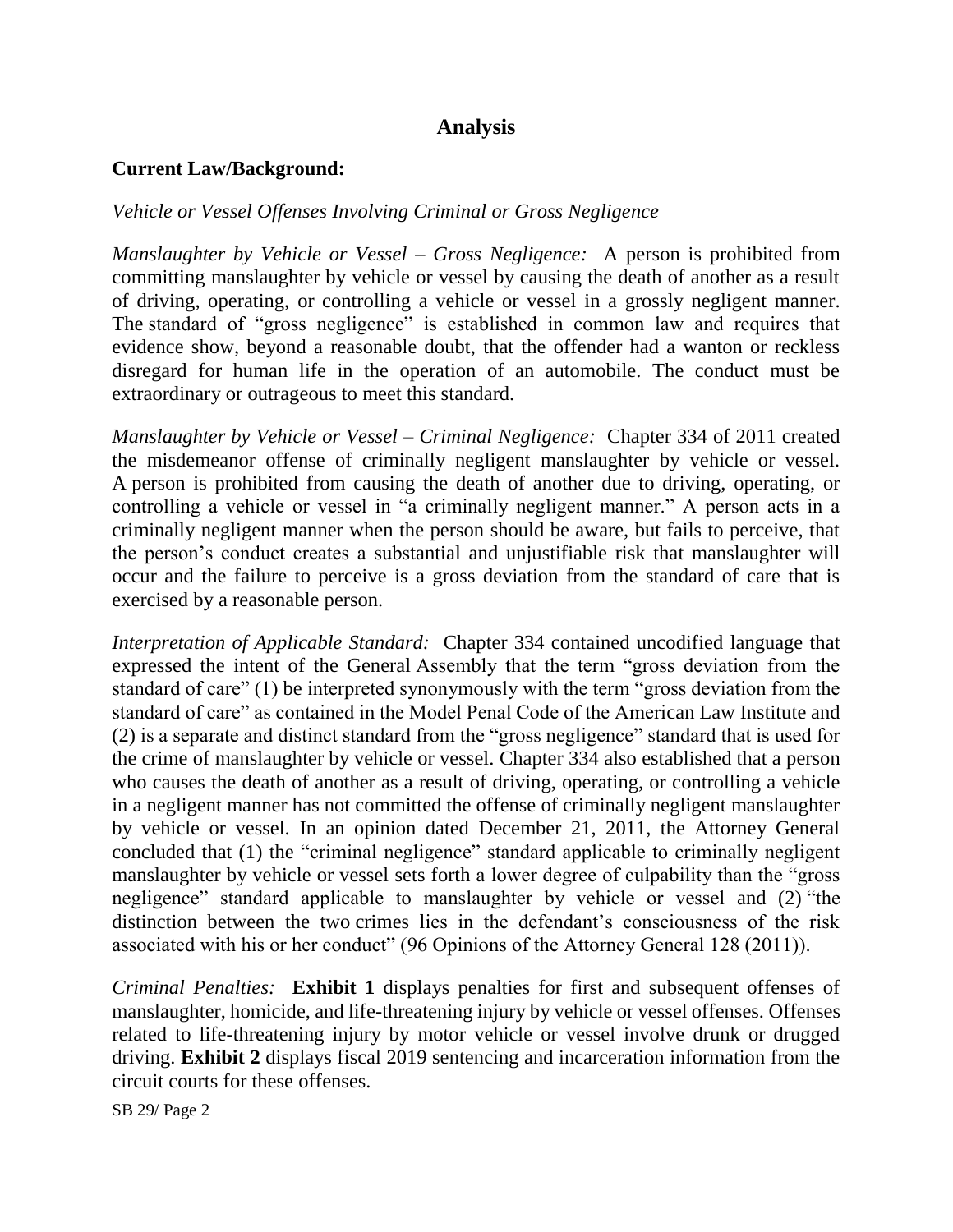## **Exhibit 1 Maximum Penalties for First Offenders and Maximum Penalties for Repeat Offenders**

|                                                                                                                                                                                  | <b>Maximum Penalties</b> |              |             | <b>Maximum Penalties if Previously</b><br><b>Convicted of Any Specified Offense</b> |                     |             |
|----------------------------------------------------------------------------------------------------------------------------------------------------------------------------------|--------------------------|--------------|-------------|-------------------------------------------------------------------------------------|---------------------|-------------|
| <b>Offense</b>                                                                                                                                                                   |                          | Imprisonment | <b>Fine</b> |                                                                                     | <b>Imprisonment</b> | <b>Fine</b> |
| Manslaughter by vehicle or vessel – gross negligence                                                                                                                             | felony                   | 10 years     | \$5,000     | felony                                                                              | 15 years            | \$10,000    |
| Manslaughter by vehicle or vessel – criminal negligence                                                                                                                          | misdemeanor              | 3 years      | 5,000       | felony                                                                              | 5 years             | 10,000      |
| Homicide by motor vehicle or vessel while under the<br>influence of alcohol or under the influence of alcohol<br>per se                                                          | felony                   | 5 years      | 5,000       | felony                                                                              | 10 years            | 10,000      |
| Homicide by motor vehicle or vessel while impaired by<br>alcohol                                                                                                                 | felony                   | 3 years      | 5,000       | felony                                                                              | 5 years             | 10,000      |
| Homicide by motor vehicle or vessel while impaired by<br>drugs                                                                                                                   | felony                   | 5 years      | 5,000       | felony                                                                              | 10 years            | 10,000      |
| Homicide by motor vehicle or vessel while impaired by a<br><b>CDS</b>                                                                                                            | felony                   | 5 years      | 5,000       | felony                                                                              | 10 years            | 10,000      |
| Causing life-threatening injury by motor vehicle or vessel<br>while under the influence of alcohol or under the<br>influence of alcohol <i>per se</i> or while impaired by a CDS | misdemeanor              | 3 years      | 5,000       | misdemeanor                                                                         | 5 years             | 10,000      |
| Causing life-threatening injury by motor vehicle or vessel<br>while impaired by alcohol or drugs                                                                                 | misdemeanor              | 2 years      | 3,000       | misdemeanor                                                                         | 5 years             | 10,000      |

CDS: controlled dangerous substance

Notes: Chapters 517 and 518 of 2016 established subsequent offender offenses and more stringent penalties for these offenses. Chapters 167 and 168 of 2017 increased the maximum incarceration penalties for homicide by motor vehicle or vessel while impaired by a CDS. Chapter 20 of 2019 increased maximum incarceration penalties for homicide by motor vehicle or vessel while impaired by drugs. Maximum penalties may be the imprisonment term noted, the fine noted, or both. Maximum penalties for repeat offenders apply if previously convicted of the same offense, any other offense listed in this exhibit, or driving while under the influence of alcohol, while under the influence of alcohol *per se*, while impaired by alcohol, while impaired by drugs or drugs and alcohol, or while impaired by a CDS.

Source: Department of Legislative Services

SB 29/ Page 3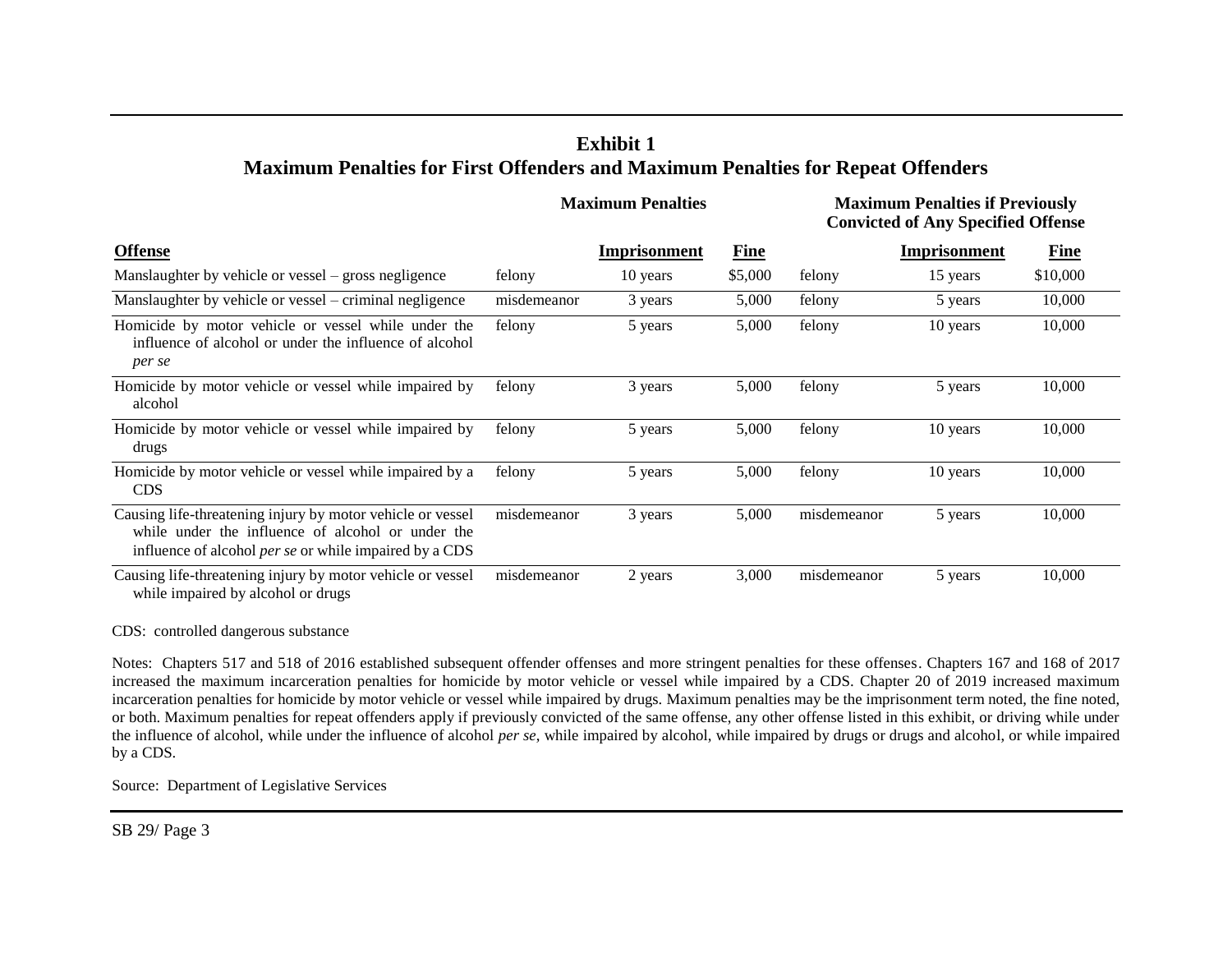## **Exhibit 2 Fiscal 2019 Sentencing and Incarceration Rates – Circuit Courts Manslaughter, Homicide, and Life-threatening Injury by Vehicle or Vessel Offenses**

| <b>Offense</b>                                                                                                                                                           |                                     | Number of<br><b>Persons</b><br><b>Sentenced</b> | <b>Number</b><br>of Counts | Average<br>Length of<br>Incarceration* |
|--------------------------------------------------------------------------------------------------------------------------------------------------------------------------|-------------------------------------|-------------------------------------------------|----------------------------|----------------------------------------|
| Manslaughter by vehicle or vessel – gross negligence                                                                                                                     | First offense<br>Subsequent offense | 27<br>$\Omega$                                  | 29<br>---                  | 4.4 years                              |
| Manslaughter by vehicle or vessel – criminal negligence                                                                                                                  | First offense<br>Subsequent offense | 14<br>$\overline{0}$                            | 15<br>---                  | $0.9$ years<br>---                     |
| Homicide by motor vehicle or vessel while under the influence of<br>alcohol or under the influence of alcohol per se                                                     | First offense<br>Subsequent offense | 4                                               | 4                          | 1.9 years<br>5 years                   |
| Homicide by motor vehicle or vessel while impaired by alcohol                                                                                                            | First offense<br>Subsequent offense | $\overline{0}$<br>$\overline{0}$                |                            | ---<br>---                             |
| Homicide by motor vehicle or vessel while impaired by drugs or a CDS                                                                                                     | First offense<br>Subsequent offense | $\overline{0}$                                  |                            | 5 years                                |
| Life-threatening injury by motor vehicle or vessel while under the<br>influence of alcohol or under the influence of alcohol <i>per se</i> or<br>while impaired by a CDS | First offense<br>Subsequent offense | 5<br>$\Omega$                                   | 6                          | 1 year                                 |
| Life-threatening injury by motor vehicle or vessel while impaired by<br>alcohol or drugs                                                                                 | First offense<br>Subsequent offense | $\overline{0}$                                  | ---                        | ---<br>1.5 years                       |
| CDS: controlled dangerous substance                                                                                                                                      |                                     |                                                 |                            |                                        |
| *"Average Length of Incarceration" refers to average nonsuspended sentence.                                                                                              |                                     |                                                 |                            |                                        |

Source: Maryland State Commission on Criminal Sentencing Policy; Department of Legislative Services

SB 29/ Page 4